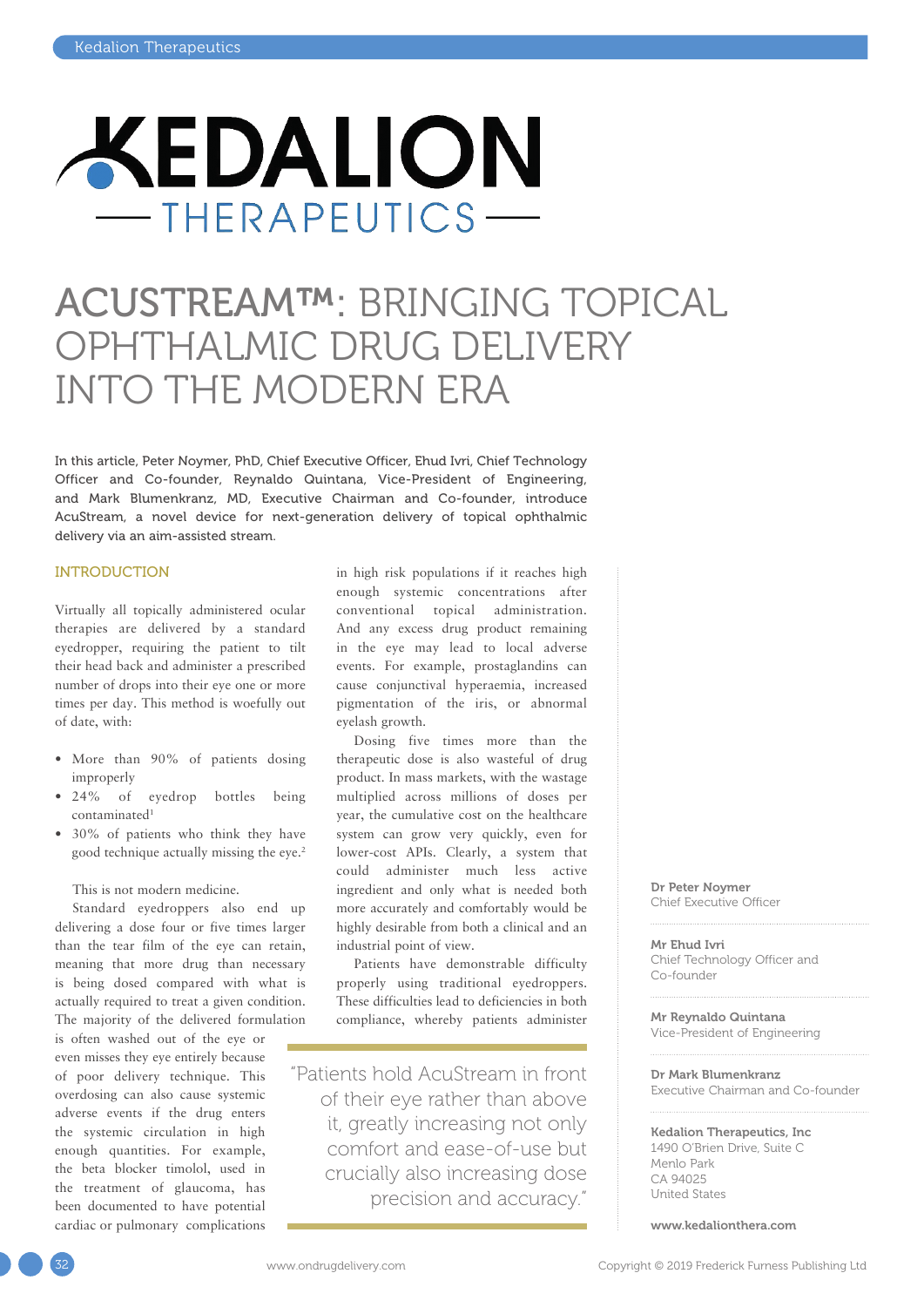"AcuStream delivers less drug to achieve the same effect, meaning that there is less drug wasted and that drugs delivered by AcuStream could result in fewer adverse events than standard eyedroppers."

the wrong number of drops (exacerbating the existing issue of too much drug product being delivered) or fail to target the eye properly, and adherence, meaning patients are put off continuing their therapy due to discomfort, adverse events, inconvenience or other issues.

There is a clear, unmet need in the ophthalmology market for an improved, efficient modern delivery system.

### ACUSTREAM, THE NEXT STAGE OF TOPICAL OPHTHALMIC DELIVERY

Kedalion Therapeutics is a venture-backed, clinical-stage ophthalmology company based in Menlo Park, CA, US. Kedalion aims to meet this unmet need in topical ophthalmic drug delivery and to transform the topical ophthalmology market with its proprietary AcuStream*™* delivery system for topical ocular treatments (Figure 1). AcuStream is a proprietary device for easy, accurate and precise dosing, which is achieved using a novel dispensing mechanism. AcuStream administers a topical formulation directly to the surface of the eye without patients tilting their heads back and with a proprietary aiming mechanism to improve accuracy of delivery. Patients hold the device in front of their eye rather than above it, greatly increasing not only comfort and ease-of-use but crucially also increasing dose precision and accuracy with the novel aiming and dispensing mechanisms.

Human factors design played a significant role in the creation of AcuStream. A major contributor to the difficulties in ensuring patient compliance with topical ophthalmic treatments is the discomfort patients experience with traditional eyedrops, having to crane their heads back and to try to line up the dropper directly above their eye. In addition, an exaggerated blink reflex and lid spasm could block the administration of the drop or cause the medication to be



Figure 1: Kedalion's AcuStream device for delivering topical front-of-the-eye ophthalmic medication.

ejected from the surface of the eye. The proprietary aiming and delivery mechanisms in AcuStream allow straightforward dosing, meaning that patients apply their topical medication while looking directly forward, a more natural position that engenders greater accuracy and comfort, and therefore better compliance (Figure 2). The aiming technology makes it easy for patients to ensure that their ophthalmic medication is delivered directly to the eye, and the dispensing technology ensures that the proper dose is administered reproducibly.

This novel approach can also improve adherence. Because the dose is reliably and precisely delivered, AcuStream delivers less drug to achieve the same effect, meaning that there is less drug wasted and that drugs delivered by AcuStream could result in fewer adverse events than standard eyedroppers. This, combined

with enhanced comfort and ease-of-use, means that patients may have more incentive to adhere to an AcuStream treatment regimen compared with standard eyedroppers.

This is especially important for a chronic condition such as glaucoma, for example. When it comes to treating glaucoma, healthcare providers have a broad array of increasingly invasive treatments for managing intraocular pressure (IOP), starting with simple topical drug formulations before moving up to stents and possibly even surgery. Therefore, if a patient has compliance and adherence issues with their initial topical treatments, it increases the probability that IOP will not be well-managed and that more drops would have to be prescribed to try to manage IOP before moving on to increasingly invasive, surgical treatments.



Figure 2: AcuStream delivers medication directly to the eye in a stream with the patient looking directly forward, assisted by a proprietary aim-assisting mechanism.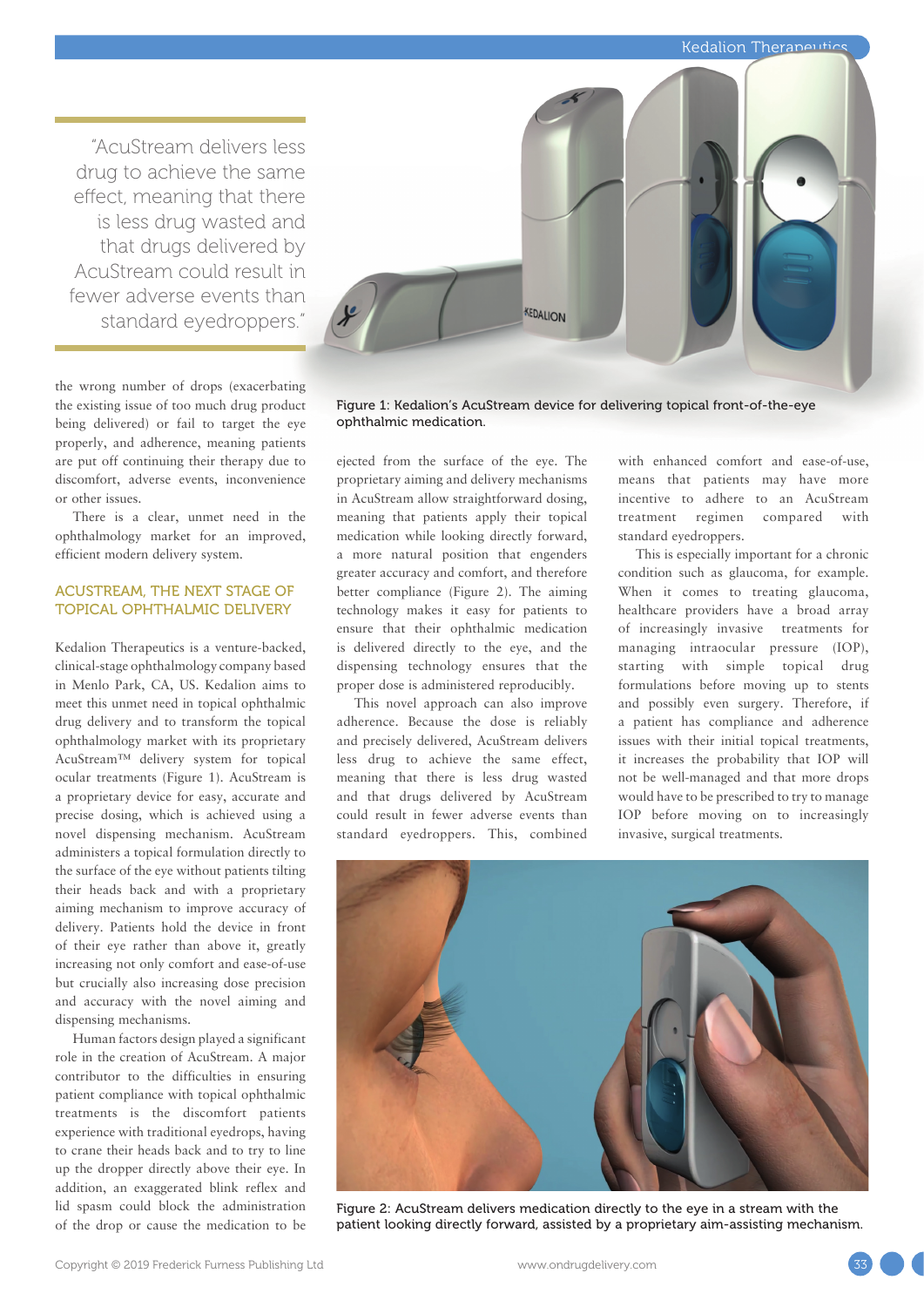AcuStream's clear benefits position it for success in the topical ophthalmic market, in the treatment of conditions such as glaucoma, dry eye, uveitis, allergic disease and infections. Additionally, the regulatory pathway to approval for AcuStream combined with approved drugs can follow streamlined processes such as the US FDA's 505(b)(2) approval pathway. Because of its novel design and mode of use, AcuStream is not only applicable for optimal delivery of existing therapies as differentiated products or for lifecycle management, but it could also change the landscape for new molecular entities (NMEs) in the topical ophthalmic space by creating a new paradigm for dosing and treatment.

AcuStream's precision dispensing mechanism uses an IP-protected architecture and is compatible with existing pharmaceutical manufacturing processes to minimise disruption and facilitate easy adoption as the topical ophthalmic delivery device of choice. Underlying the novel delivery system, AcuStream uses traditional drug container materials manufactured using standard aseptic fill-finish processes, thus making it easier to adopt AcuStream and integrate it into existing low-cost industrialisation processes.

#### **Promising Phase I Clinical Trial Results**

In 2017, Kedalion conducted two clinical trials comparing AcuStream with standard eyedroppers.

The first trial measured pupil dilation following administration of a tropicamidephenylephrine combination formulation (1% tropicamide solution combined with 2.5% phenylephrine solution). The study comprised 40 doses in 20 patients, each treated using a single AcuStream dose in one eye and a single standard eyedropper dose in the other eye (randomised for left eye and right eye). As shown in Figure 3, AcuStream achieved a statistically similar dilation effect while using a 70% lower dose. AcuStream was also shown to be 45% more comfortable and resulted in 35% fewer adverse events.



Figure 3: Phase I dilation results – AcuStream versus standard eyedropper tropicamide-phenylephrine.

The other trial measured IOP in glaucoma patients following administration of latanoprost. The study comprised 36 doses in 18 patients with ocular hypertension or glaucoma already under topical oculohypotenisve therapy. Patients first underwent a washout of existing topical medication for a minimum of one month and then were randomised to be treated using either a single AcuStream dose in both eyes of latanoprost 0.005% or a single standard eyedropper dose in both eyes of latanoprost 0.005%. As shown in Figure 4, the AcuStream cohort achieved a statistically similar effect in IOP reduction while using a 70% lower dose compared with the eyedropper cohort.

Both trials very clearly demonstrated proof-of-concept for the effectiveness and improved comfort, convenience and safety of the AcuStream delivery system.



Figure 4: Phase I glaucoma results – AcuStream versus standard eyedropper latanoprost.



### NEW WEBSITE COMING SOON! [www.ondrugdelivery.com](http://www.ondrugdelivery.com)